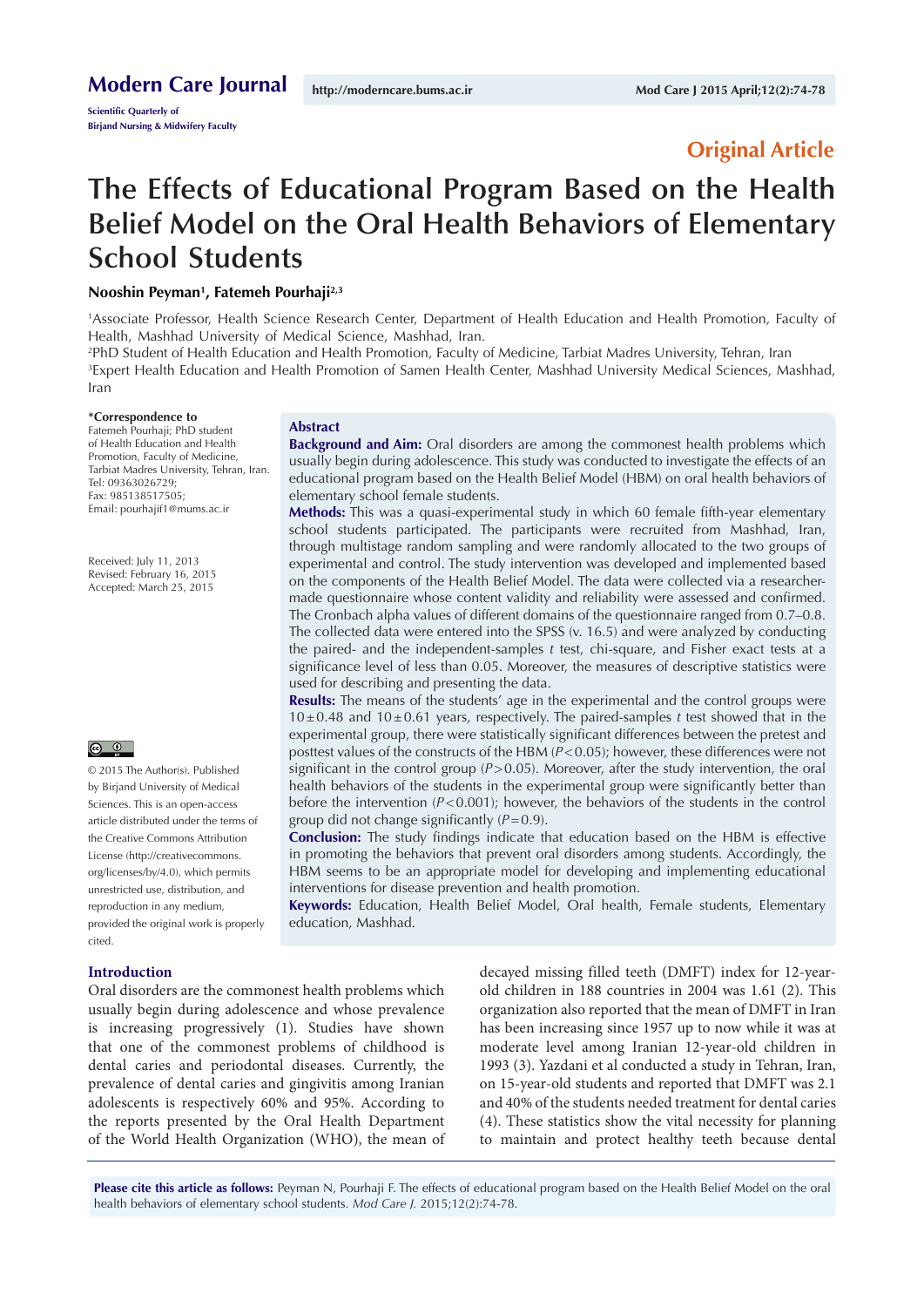caries in childhood can finally result in tooth removal in adolescence or youth (5).

Oral disorders can cause problems such as pain, gingival bleeding, tooth loss, aesthetic problems, unhappiness, and deterioration of daily living activities (6). The complications of oral disorders may include impaired health, frequent absence from school, endocarditis, increased healthcare costs, and compromised quality of life. The high prevalence of oral disorders and their complications among children necessitates education for oral health (7).

Oral health is one of the indicators of general health. Health education and protection are two inseparable components in promoting oral health both at personal and social levels. Moreover, oral health is among the initiatives of the WHO for preventing chronic conditions and promoting health. The main goal of oral health until 2020 is to improve the quality of oral healthcare delivery systems (7).

Among the strategies for preventing dental caries are fluoride therapy, regular and accurate tooth brushing, using dental floss, toothpaste, and fluoride-containing mouth wash solutions, and avoiding frequent and excessive use of sugar-containing products (8). Another strategy for this purpose is education; however, unplanned and disorganized education is a fruitless and vain attempt while providing educations based on an educational program can enhance the effectiveness and the success of educational programs (8,9). Educational models and theories can be used for maintaining the coherence of educations.

One of the models which can be used for organizing educations is the Health Belief Model (HBM). The HBM is among the first models which were developed for regulating health-related behaviors (10,11). This model focuses mainly on disease prevention and mainly deals with people's motivation for action. It emphasizes on changing people's beliefs and behaviors. This model presumes that for shaping preventive behaviors, individuals need to perceive the associating threats (perceived susceptibility) and understand the seriousness and the physical, psychological, and socioeconomic complications of the threats (perceived severity). After receiving positive reactions from internal or external environments, the afflicted individual feels that he/she needs to take an action (cue to action). Then, in order to show preventive behaviors, he/she should accept the benefits and the practicality of the action (perceived benefits) and understand that removing barriers to action would be less costly than the negative consequences of the problem (perceived barriers). For complementing this model, the construct of 'self-efficacy' was added to it in the 1980s. Self-efficacy is the result of person's confidence in having adequate ability to pursue a certain behavior (12). The importance of using the HBM model has been confirmed in numerous studies (11,13). Given the high prevalence of dental caries among students who have an age of 10–12 years old (4 and 5), this study was conducted

to investigate the effects of an educational program based on the HBM on oral health behaviors of female elementary school students.

## **Methods**

This was a quasi-experimental study in which 60 female fifth-year elementary school students participated. The participants were recruited from Mashhad, Iran, through multistage random sampling. Initially, one district (the district 6) was randomly selected from the seven districts of Mashhad. Then, two schools were randomly selected from this district. Finally, one class was selected from each school. All of the students from the class of school A were randomly allocated to the experimental and all students from the class of the school B were allocated to the control group—30 students in each group. This allocation strategy was used to prevent contact of students in the experimental group with the students in the control group. The students participated in the study voluntarily and after giving written consent.

The study instrument was a researcher-made 2-part questionnaire. The first part of the questionnaire included demographic data. The second part consisted of questions in the five domains of the HBM including perceived severity (10 questions), perceived susceptibility (five questions), perceived benefits and barriers (10 questions), and self-efficacy (four questions). These questions were scored on a Likert scale including the five points of 'Completely agree' (scored 5), 'Agree' (scored 4), 'Have no idea' (scored 3), 'Disagree' (scored 2), and 'Completely disagree' (scored 1). The questionnaire was filled by the students in their classroom and on a self-report basis. Moreover, the students' oral health behaviors were evaluated by using five 4-choice questions. The right and the wrong answers to these questions were respectively scored 1 and 0. Accordingly, the total score of these five questions was 0–5; the higher the score, the better the behaviors. Finally, cues to action were assessed through asking the students about positive signs regarding oral health provided by others. For instance, we asked them, 'In your opinion, what are the most important sources for providing you with information about oral health?' Answers to these questions were selected by the students from the provided choices.

The validity of the questionnaire was evaluated by calculating the content validity index (CVI) and the content validity ratio (CVR) for each domain of the questionnaire. Primarily, the questionnaire was developed through reviewing the literature and using themes generated from interviews with dentists and specialists in the area of oral health. Then, the questionnaire was provided to 45 faculty members and experts in health education as well as dentists for validity assessment. In total, 10 experts sent their comments to us. A Likert scale was used for calculating the CVI for the three criteria of simplicity, relevance, and clarity. CVIs of greater than 0.79 were considered as acceptable validity. The CVIs of perceived susceptibility, perceived severity, perceived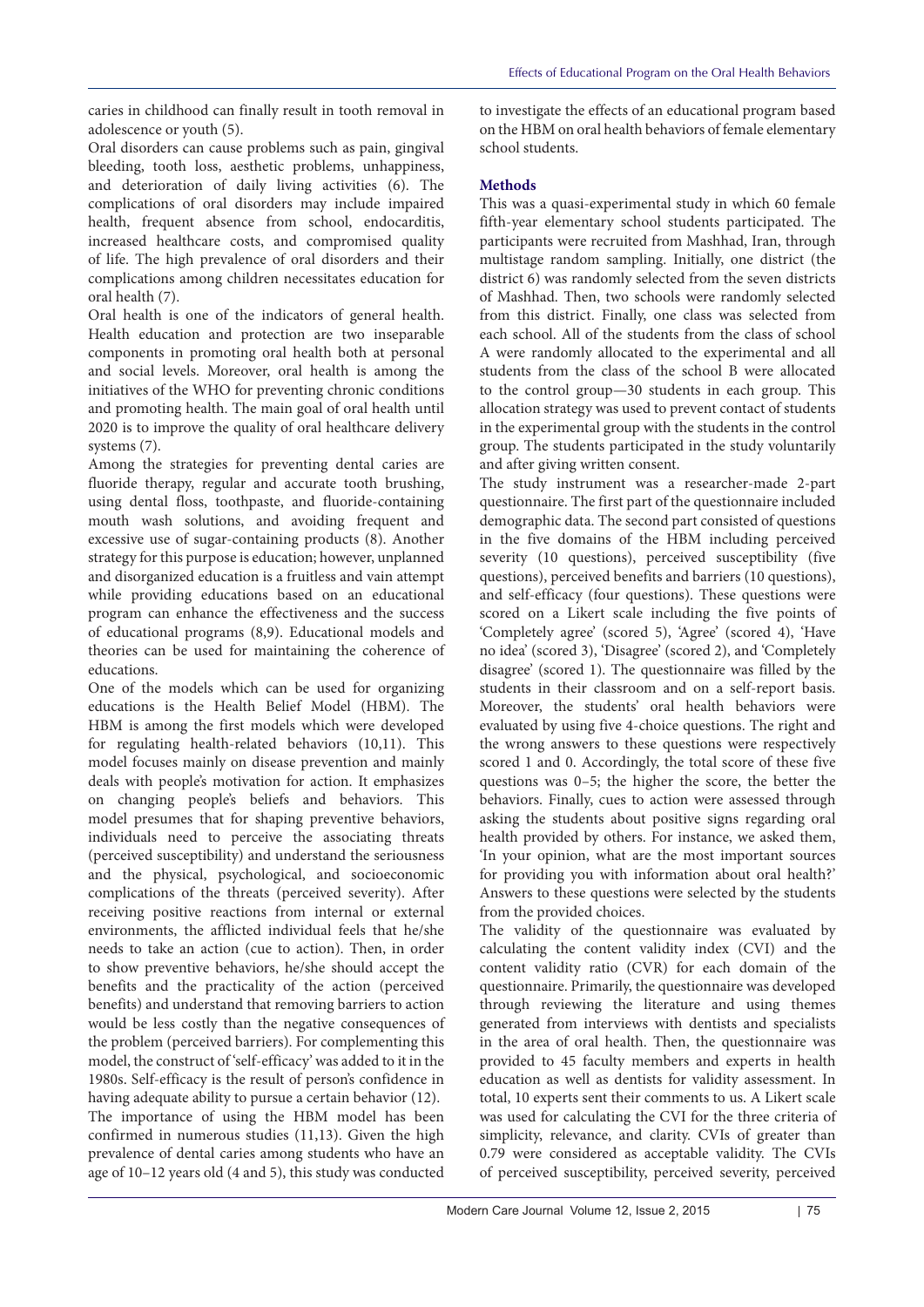barriers, perceived benefits, self-efficacy, and behavior constructs were respectively 0.84, 0.83, 0.84, 0.84, 0.81, and 0.81.

The CVR of the questionnaire was assessed by using the essentiality criteria on a three-point scale including 'Essential', 'Helpful but not essential', and 'Not essential'. The CVRs of the aforementioned six constructs were 0.83, 0.84, 0.84, 0.84, 0.81, and 0.83, respectively. According to the standards in Lawshe's Table, the minimum acceptable CVR is 0.62 (14). Finally, the internal consistency of the constructs was evaluated by calculating Cronbach alpha. The Cronbach alpha values for the perceived susceptibility, perceived severity, perceived barriers, perceived benefits, self-efficacy, and behavior constructs were respectively 0.76, 0.83, 0.80, 0.78, 0.79, and 80.

After performing the pretest, an educational program was developed based on the concepts of the HBM. Educational materials were provided to the students in four lecture sessions and one practical education session. Teaching methods such as lecture, question-and-answer, role playing, video presentation for showing how to brush teeth, slide presentation, and a teeth model were used for educating the students. Students in the control group received no education. Two months after educations, the study questionnaire was re-completed by the students.

The collected data were entered into the SPSS software (v. 16.5) and were analyzed by conducting the paired- and the independent-samples *t* test, chi-square, and Fisher exact tests at a significance level of less than 0.05. The measures of descriptive statistics were also used for describing and presenting the data.

## **Results**

The means of the students' age in the experimental and the control group were  $10 \pm 0.48$  and  $10 \pm 0.61$  years, respectively. The two groups did not differ significantly regarding age, parents' educational and employment status. All students were living in Mashhad, Iran. Other demographic characteristics of the students are shown and compared in Table 1.

The paired-samples *t* test showed that in the experimental group, posttest values of different domains of HBM as well as oral health behaviors were significantly higher than pretest values (*P*<0.05) while in the control group, pretestposttest differences were not statistically significant (*P*>0.05; [Table 2\)](#page-3-0).

Before the study intervention, 56% and 36% of the students in the experimental group brushed their teeth respectively once and more than once a day. In the control group, these values were equal to 66% and 26%, respectively. After the study intervention, 56% of the students in the experimental group reported tooth-brushing more than once a day while in the control group this value did not change.

On the other hand, before the study intervention, 16.7% of the students in the experimental group always used dental floss, 53.3% used it occasionally, and 30% of them never used it. After the study intervention, these values changed to 16.7%, 66.7%, and 16.7%, respectively, denoting a greater use of dental floss among the students in the experimental group after the study intervention. In the control group, only 10% of the students used dental floss regularly before the study. This value did not change after the study.

Finally, two months after the study, 10% of the students in the experimental group referred to dentists while in the control group, this value was equal to 6%.

### **Discussion**

The aim of this study was to investigate the effects of an educational program based on the HBM on oral health behaviors of female elementary school students. The findings revealed that the educational program had positive effects on students' tooth-brushing and dental floss

**Table 1.** Comparing the Study Groups Regarding the Students' Demographic Characteristics

|                         | <b>Groups</b>                 | P Value (The Chi-                  |                                                     |
|-------------------------|-------------------------------|------------------------------------|-----------------------------------------------------|
| Variable                | Control $(n = 30)$<br>No. (%) | Experimental $(n = 30)$<br>No. (%) | <b>Square and the Fisher</b><br><b>Exact Tests)</b> |
| Mother's education      |                               |                                    | 0.26                                                |
| Primary                 | 6(20)                         | 8(26.7)                            |                                                     |
| Guidance school         | 3(10)                         | 8(26.7)                            |                                                     |
| High school and diploma | 8(26.7)                       | 5(16.7)                            |                                                     |
| University              | 13(43.3)                      | 9(30)                              |                                                     |
| Father's education      |                               |                                    | 0.92                                                |
| Primary                 | 5(16.7)                       | 5(16.7)                            |                                                     |
| Guidance school         | 2(6.6)                        | 4(13.3)                            |                                                     |
| High school and diploma | 11(36.7)                      | 10(33.4)                           |                                                     |
| University              | 12(40)                        | 11(36.6)                           |                                                     |
| Mother's employment     |                               |                                    | 0.32                                                |
| Employed                | 7(23.3)                       | 4(13.3)                            |                                                     |
| Housewife               | 23(76.7)                      | 26 (86.7)                          |                                                     |
| Father's employment     |                               |                                    | $\mathbf{1}$                                        |
| Blue-collar worker      | 3(13.3)                       | 4(13.3)                            |                                                     |
| White-collar worker     | 15(50)                        | 16(53.3)                           |                                                     |
| Self-employed           | 11(36.7)                      | 10(33.3)                           |                                                     |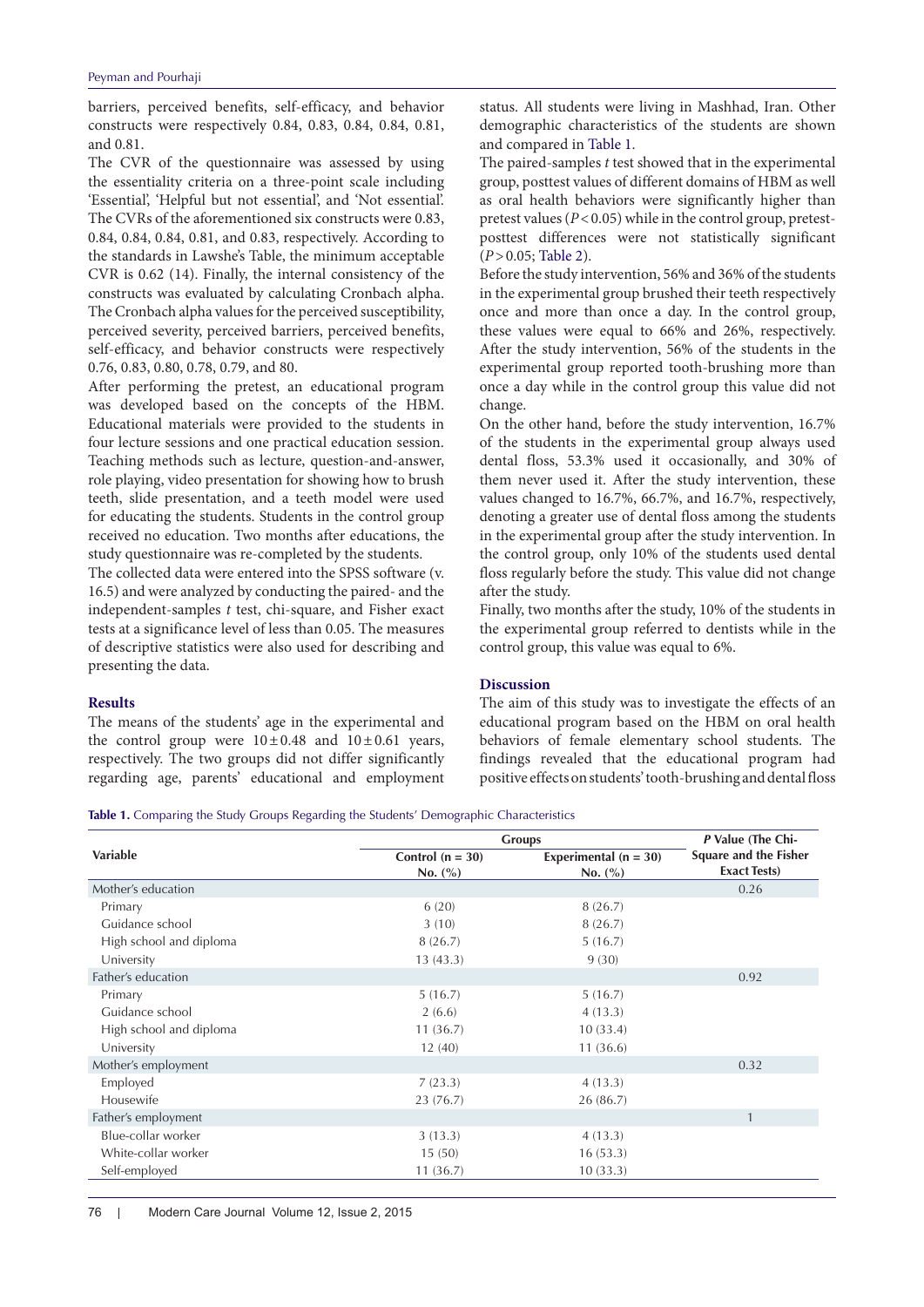| The constructs of<br>the HBM                                        | Group                            | <b>Before</b>    | After            | Mean<br><b>Difference</b> | P value (The Paired-<br>Samples T Test) |
|---------------------------------------------------------------------|----------------------------------|------------------|------------------|---------------------------|-----------------------------------------|
|                                                                     |                                  | $Mean \pm SD$    | $Mean \pm SD$    |                           |                                         |
| Perceived severity                                                  | Experimental                     | $40.46 \pm 3.5$  | $42.7 \pm 3.6$   | $2.3 \pm 4.7$             | 0.004                                   |
|                                                                     | Control                          | $32.9 \pm 4.1$   | $39.4 \pm 4.7$   | $0.13 \pm 3.9$            | 0.8                                     |
|                                                                     | The independent-samples t test   | 0.2              | 0.003            |                           |                                         |
| Perceived<br>susceptibility                                         | Experimental                     | $26.43 \pm 4.01$ | $28.36 \pm 4.3$  | $1.9 \pm 4.9$             | 0.04                                    |
|                                                                     | Control                          | $26.23 \pm 3.5$  | $26.96 \pm 4.01$ | $0.73 \pm 4.6$            | 0.3                                     |
|                                                                     | The independent-samples t test   | 0.85             | < 0.001          |                           |                                         |
| Perceived barriers                                                  | Experimental                     | $38.7 \pm 5.8$   | $44.5 \pm 4.7$   | $5.8 \pm 1.1$             | < 0.001                                 |
|                                                                     | Control                          | $37.4 \pm 6.6$   | $38.5 \pm 6.9$   | $1.1 \pm 0.3$             | 0.19                                    |
|                                                                     | The independent-samples t test   | 0.2              | < 0.001          |                           |                                         |
| Perceived benefits                                                  | Experimental                     | $33.9 \pm 3.3$   | $36.2 \pm 4.1$   | $2.2 \pm 3.6$             | 0.04                                    |
|                                                                     | Control                          | $33.8 \pm 2.8$   | $33.7 \pm 3.8$   | $0.1 \pm 0.8$             | 0.4                                     |
|                                                                     | The independent-samples $t$ test | 0.9              | < 0.001          |                           |                                         |
| Self-efficacy                                                       | Experimental                     | $15.4 \pm 2.07$  | $18.2 \pm 2.2$   | $3.8 \pm 0.86$            | < 0.001                                 |
|                                                                     | Control                          | $15.00 \pm 1.07$ | $15.05 \pm 2.1$  | $0.05 \pm 0.04$           | 0.9                                     |
|                                                                     | The independent-samples $t$ test | 0.2              | < 0.001          |                           |                                         |
| Behavior (brushing,<br>using dental floss,<br>referring to dentist) | Experimental                     | $3.4 \pm 1.3$    | $4.03 \pm 0.05$  | $0.9 \pm 1.1$             | 0.01                                    |
|                                                                     | Control                          | $3.1 \pm 1.0$    | $3.2 \pm 0.9$    | $0.1 \pm 0.1$             | 0.9                                     |
|                                                                     | The independent-samples t test   | 0.3              | < 0.001          |                           |                                         |

<span id="page-3-0"></span>**Table 2.** Comparing the Study Groups Regarding the Means of the HBM Constructs Before and After the Study

use behaviors. Moreover, the number of students referring to dentist after the study was 10% in the experimental group and 6% in the control group. This finding is in line with the findings reported by Kheirollahi et al (15), Bahmanpour et al (16), and Mazloomi Mahmoodabad and Roohani Tanekaboni (17). They reported that the percentage of students referring to dentist once every 6 months was respectively equal to 10.1% (15), 3.2% (16), and 11.1% (17). The reason behind students' limited referring to dentist may be their perceptions of oral health and the necessity of dental visit in that some individuals believe that referring to dentist is necessary only once they have pain in their teeth.

The study findings revealed that posttest value of perceived severity in the control group was not significantly different from pretest value; however, the difference between pretest and posttest values of perceived severity in the experimental group was statistically significant, showing the positive effects of the educational program. Solhi et al also found that health education had significant effect on perceived severity (13). Kasmaei et al reported perceived severity as a significant factor behind students' tooth-brushing behavior (18). Accordingly, individuals' perceptions and evaluation of a threat is the core of using the HBM and hence, for regulating students' unhealthy behaviors, their perceived severity should be enhanced by parents and teachers.

Our findings also indicated that while pretest-posttest difference of perceived susceptibility was not statistically significant in the control group, this difference was significant in the experimental group. In line with this finding, Solhi et al (13) and Zamani Alavijeh (11) also reported the significant effect of their educational intervention on perceived susceptibility. However, in a study conducted by Kühner and Raetzke, this difference was not statistically significant (10).

We also found that our educational program significantly affected students' self-efficacy. Morowatisharifabad and Shirazi reported self-efficacy as a determinant of students' oral health behaviors (19). Bahmanpour et al (16) and Buglar et al (20) also reported the same finding.

According to Bandura, a good strategy for enhancing selfefficacy is modeling (21). Modeling means that patients who are successful at coping with their problems are invited to act as a model for other patients. Accordingly, students who are successful in showing healthy behaviors need to be identified and employed as a model for other students in educational programs.

We also found a significant difference between the pretest and the posttest oral health behaviors of the students. This finding agrees with the findings reported by Solhi et al (13) and Zarei (22). Morowatisharifabad and Shirazi (19) found that the highest correlation of self-efficacy was with oral health behaviors.

One of the study limitations was that the study data were collected on a self-report basis. The accuracy of the data collected by self-report methods greatly depends on respondents' carefulness and attentiveness while providing data. We attempted to manage this limitation by providing the students with adequate and clear explanations. It is recommended that future studies use other data collection methods such as interview and observation and compare the gathered data with the data obtained from self-report instruments.

## **Conclusion**

The findings of the present study indicate that providing health education based on the HBM has positive effects on the oral health perceived threat, benefits, self-efficacy, knowledge, and behaviors of the students who have an age of 10–12 years. Although the study intervention significantly changed the students' behaviors, their